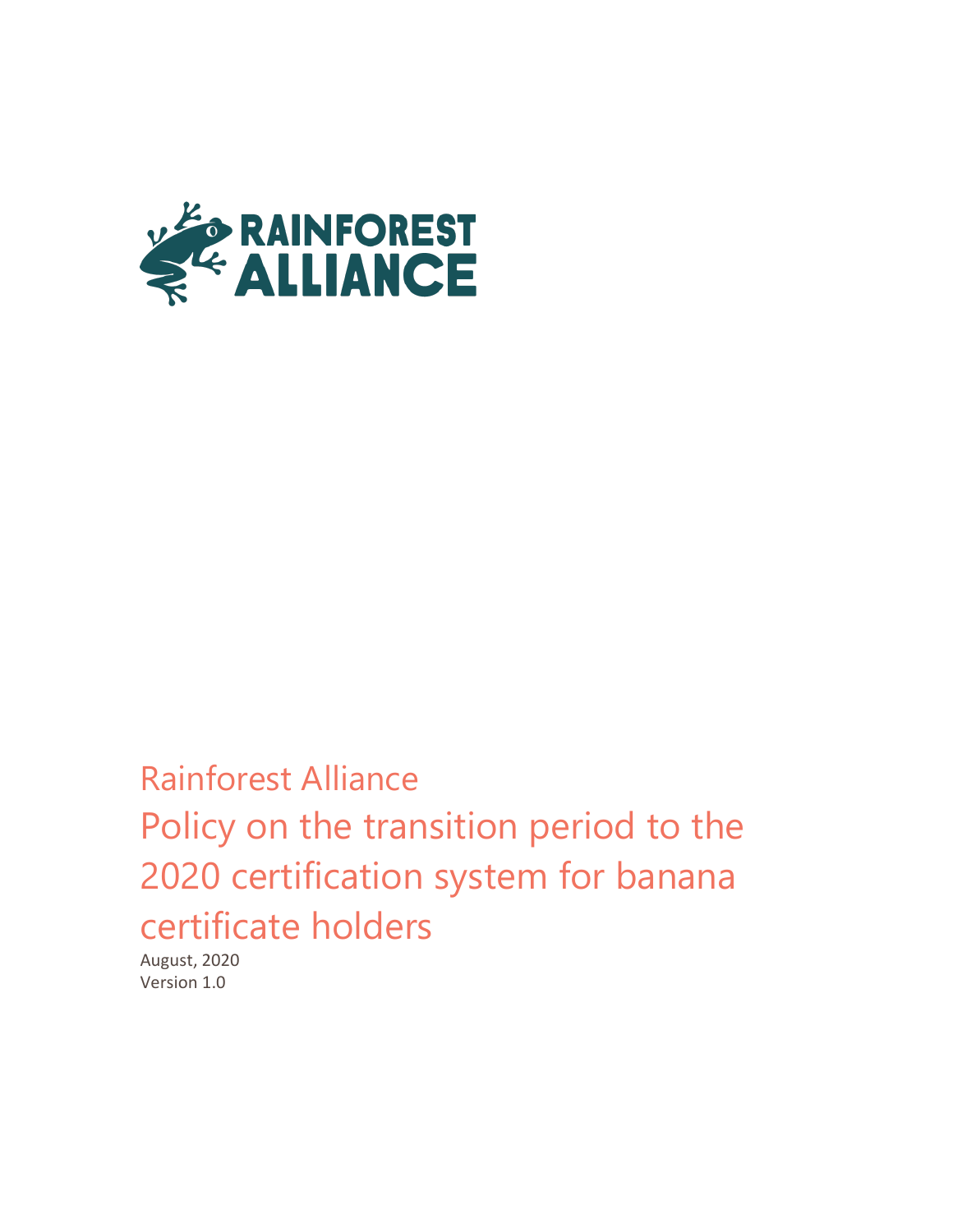#### More information?

For more information about the Rainforest Alliance, visit [www.rainforest-alliance.org](http://www.rainforest-alliance.org/) or contact [info@ra.org](mailto:info@ra.org)

#### Translation Disclaimer

Translation accuracy of any Rainforest Alliance sustainable agriculture certification program document into languages other than English is not guaranteed nor implied. Any question related to the accuracy of the information contained in the translation, refer to the English official version. Any discrepancies or differences created in the translation are not binding and have no effect for auditing or certification purposes.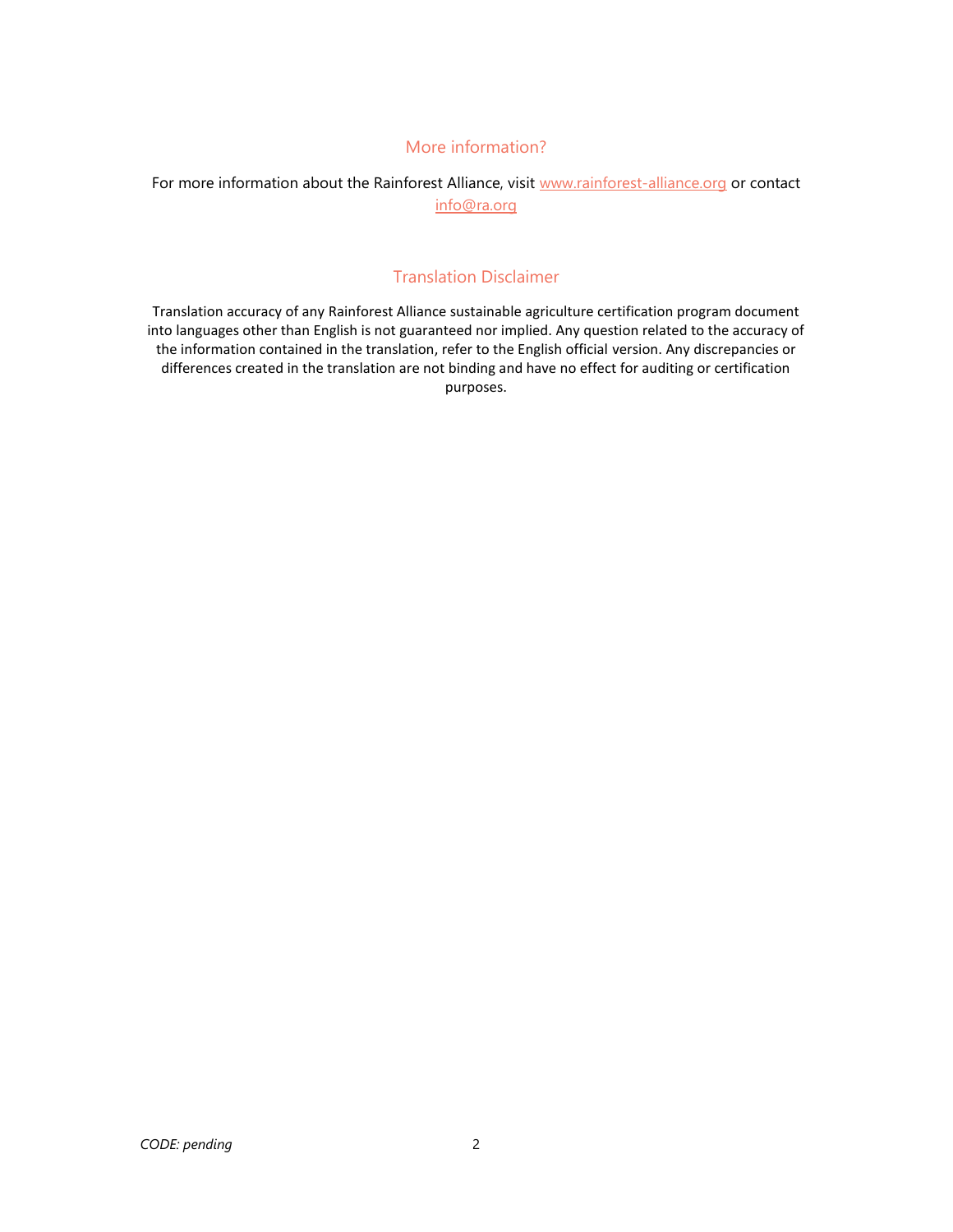# **Policy**

| <b>Issue Date:</b>                                                                                                                                                                                                                                                                                                      | <b>Binding date:</b> |                               | <b>Expiration date:</b> |
|-------------------------------------------------------------------------------------------------------------------------------------------------------------------------------------------------------------------------------------------------------------------------------------------------------------------------|----------------------|-------------------------------|-------------------------|
| August 19, 2020                                                                                                                                                                                                                                                                                                         | July 1, 2021         |                               | Until next review       |
| Developed by:                                                                                                                                                                                                                                                                                                           |                      | <b>Approved by:</b>           |                         |
| Standards & Assurance                                                                                                                                                                                                                                                                                                   |                      | Leadership Team               |                         |
| Linked to (code and name of documents, if applicable):                                                                                                                                                                                                                                                                  |                      |                               |                         |
| SA-R-GA-2-V1.0 Transition Rules for current UTZ and Rainforest Alliance certificate holders<br>$\bullet$<br>wishing to be certified under the 2020 Rainforest Alliance certification program.<br>2017 Rainforest Alliance Sustainable Agriculture Standard<br>2020 Rainforest Alliance Sustainable Agriculture Standard |                      |                               |                         |
| <b>Replaces:</b>                                                                                                                                                                                                                                                                                                        |                      |                               |                         |
| N/A                                                                                                                                                                                                                                                                                                                     |                      |                               |                         |
| <b>Clause or criterion number:</b>                                                                                                                                                                                                                                                                                      |                      |                               |                         |
| Rules 13 and 21 in the Transition Rules                                                                                                                                                                                                                                                                                 |                      |                               |                         |
| <b>Applicable to:</b>                                                                                                                                                                                                                                                                                                   |                      |                               |                         |
| Rainforest Alliance banana certificate holders                                                                                                                                                                                                                                                                          |                      |                               |                         |
| <b>Regions:</b>                                                                                                                                                                                                                                                                                                         |                      |                               |                         |
| All regions                                                                                                                                                                                                                                                                                                             |                      |                               |                         |
| Crops:                                                                                                                                                                                                                                                                                                                  |                      | <b>Type of organizations:</b> |                         |
| Banana                                                                                                                                                                                                                                                                                                                  |                      | Farms and supply chain actors |                         |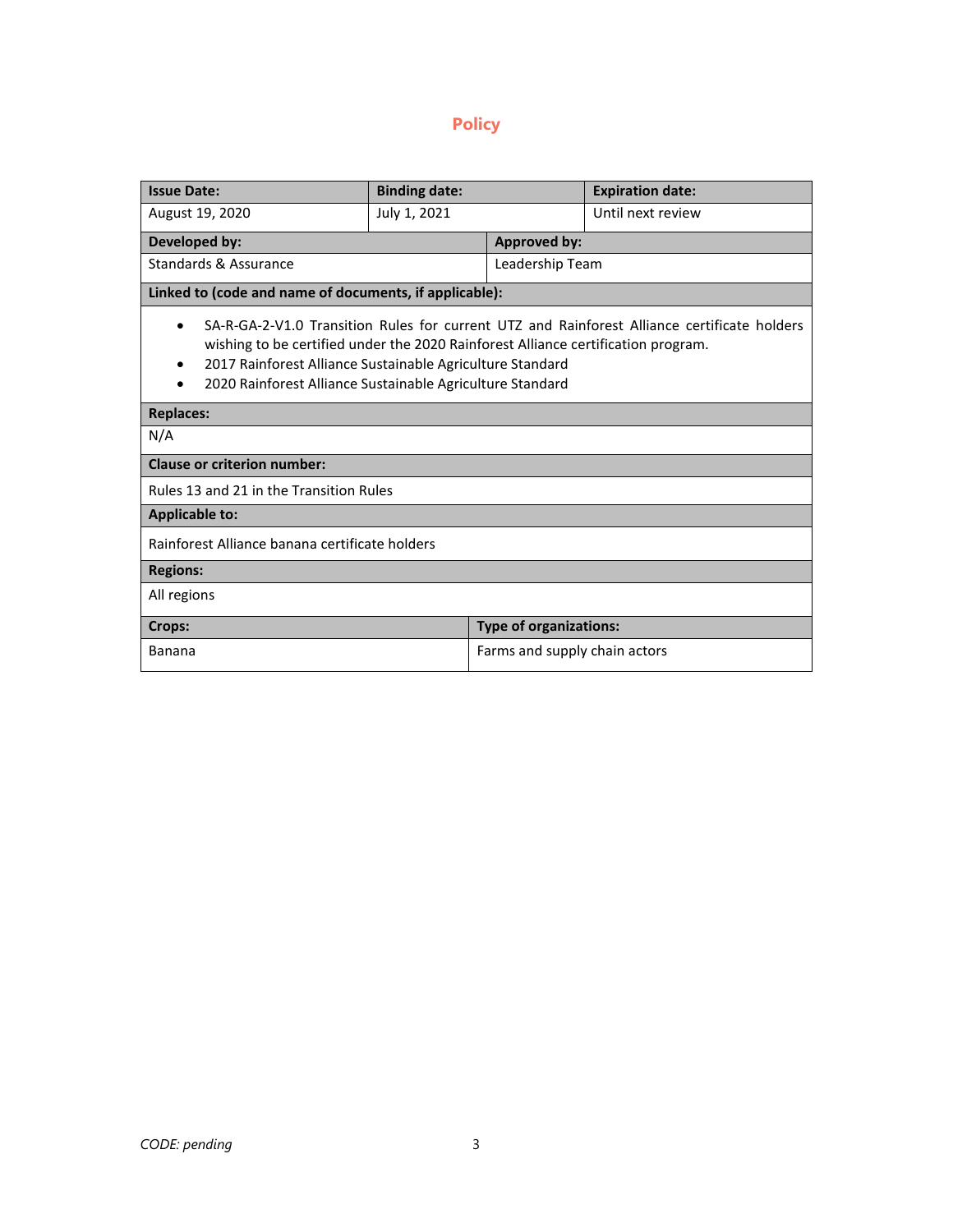### **1. Introduction**

The Rainforest Alliance is an international non-profit organization working at the intersection of business, agriculture, and forests to make responsible business the new normal. We are an alliance of companies, farmers, foresters, communities, and consumers committed to creating a world where people and nature thrive in harmony. For more information about Rainforest Alliance, visit our website: [http://www.rainforest-alliance.org.](http://www.rainforest-alliance.org/)

# **2. Policy**

### **2.1. Introduction**

The 2020 Rainforest Alliance Sustainable Agriculture Standard will become binding on July 1, 2021 for all crops. Certificate holders will have until June 30, 2022 to undertake their first audit to this standard. During this transition period Farm level Certificate Holders will be required to comply only with the Core Requirements of the standard. After a successful audit they will be issued with a Transition Certificate valid for one year. The purpose of this transition period is to allow certificate holders enough time to put in place the required systems and capacities to comply with the requirements of the new standard. Following the transition year Farm level Certificate Holders will be audited against the full set of applicable requirements in the Standard and begin a three-year certification cycle.

During the transition period Chain of Custody Certificate Holders will receive a desk audit only against the full set of Supply Chain Requirements in the 2020 Rainforest Alliance Sustainable Agriculture Standard. After a successful audit they will be issued with a Transition Certificate valid for one year. Following the transition year Supply Chain level Certificate Holders will be required to receive a full audit, including an in-person audit where necessary, to begin a threeyear certification cycle.

However, due to the unique market characteristics of the sector, banana growers will have an extended period until 31 December 2022 to complete their first audit to the 2020 Rainforest Alliance standard. For their first audit under the new standard Banana producers will be required to comply only with the Core Requirements of the standard. After a successful audit they will be issued with a Transition Certificate valid for one year. The next audit will be against the full set of applicable requirements in the Standard to begin a three-year certification cycle.

# **2.2. Transition period rules for banana certificate holders**

- *1.* **For new or noncertified banana farms**: During the period between July 1 2021 and June 30 2022, banana farms that do not hold a valid Rainforest Alliance certificate by June 30 2021, shall be audited based on the 2020 Rainforest Alliance certification system. The farm requirements related to Shared Responsibility, including the management of Sustainability Differential and Sustainability investments will only be audited following the first available contracting cycle that begins post July 2021 *(see 2.3 below).*
- *2.* **For existing RA certified banana farms:** All banana certificate holders shall undertake at least one Rainforest Alliance audit during 2021 as a condition to remain certified. For audits taking place in the second semester of 2021, banana certificate holders may choose to be audited using either the 2017 or the 2020 Rainforest Alliance certification system.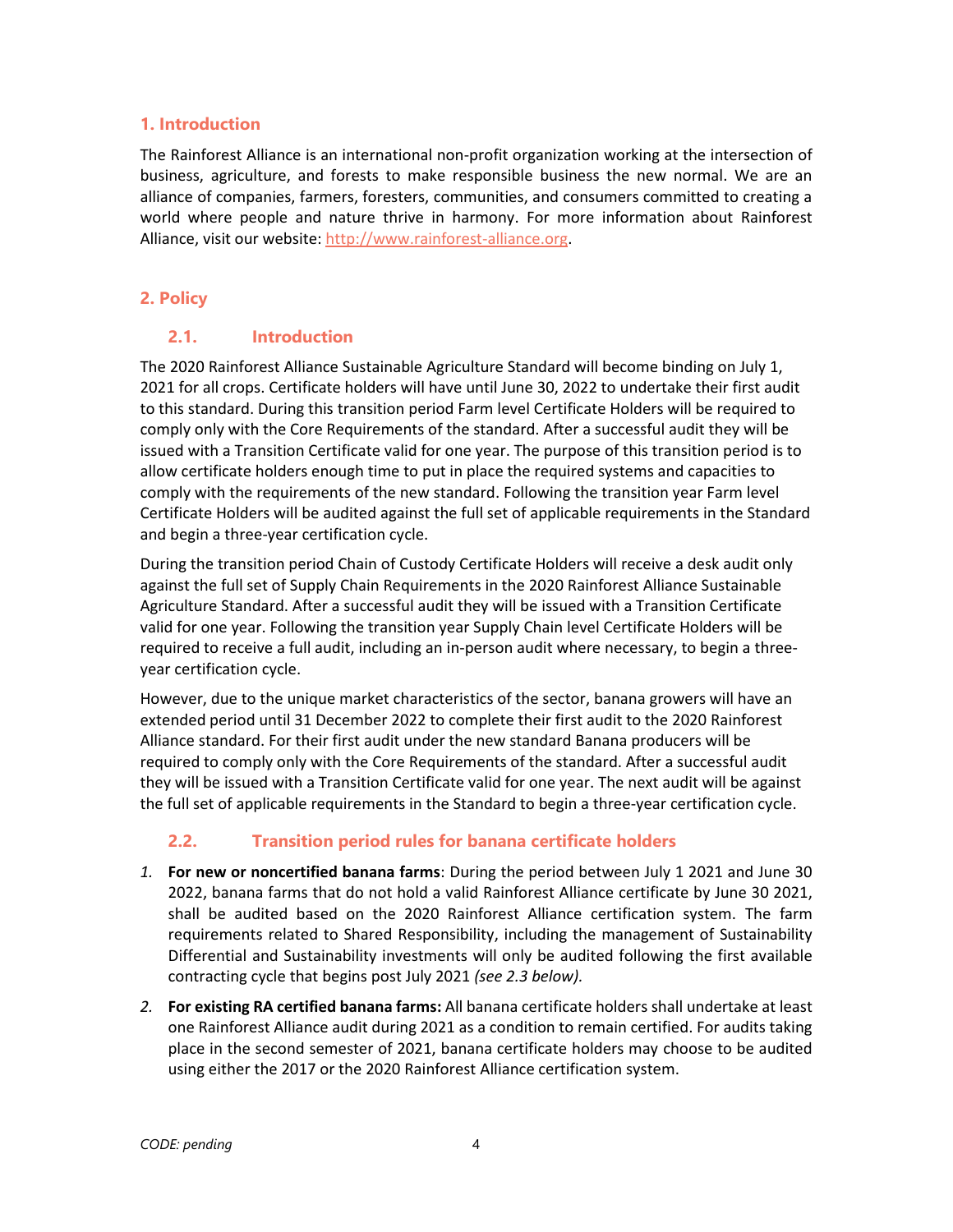- *3.* For banana farms that chose to be audited in 2021 against the 2020 Rainforest Alliance Sustainable Agriculture Standard the farm requirements related to Sustainability Differential and Sustainability Investments will not apply. The farm requirements related to Shared Responsibility, including the management of Sustainability Differential and Sustainability investments will only be audited following the first available contracting cycle that begins post July 2021 *(see 2.3 below).*
- 4. Rule 13 of the Rainforest Alliance 2020 Certification System Transition Rules indicates that "Audits based on the current version of the UTZ and/or Rainforest Alliance Certification Programs shall not be carried out after June 30, 2021". By issuing this Policy, Rainforest Alliance authorizes banana certificate holders an exception to this rule, extending the period in which they may be audited against the 2017 Rainforest Alliance standard. Between July 1 and December 31, 2021, banana certificate holders may choose between the following options:
	- a. To be audited to the 2020 Rainforest Alliance Sustainable Agriculture Standard, according to the Transition Rules for current UTZ and Rainforest Alliance Certificate Holders.
	- b. To undertake the respective certification or surveillance audit corresponding to their year in the current certification cycle, following the 2017 Rainforest Alliance Certification Rules, including the Policy on Certification Requirements for Certificate Holders on Year 3, where applicable.
- 5. Certificate Holders who chose to be audited against the 2017 Rainforest Alliance Standard between 1 July and 31 December 2021 must be audited against the core requirements of the 2020 Rainforest Alliance Sustainable Agriculture Standard between January 1 and December 31, 2022. They will then be issued with a one-year transition certificate. Transition period audits will not be possible after January 1, 2023. The certification audit process that starts the three-year certification cycle shall be closed, with a certification decision, before December 31, 2023.
- 6. Irrespective of the chosen option, audits based on the 2017 Rainforest Alliance Sustainable Agriculture Standard will not be authorized by Rainforest Alliance after December 31, 2021. Verification audits, programmed to close nonconformities opened during an audit process based on the 2017 standard, and the certification decision, shall occur before December 31, 2021. Otherwise, an audit based on the 2020 standard will have to take place to achieve certification.
- 7. It is the certificate holder's responsibility to:
	- a. Inform themselves which certification bodies are authorized to conduct audits against the relevant standard (2017 or 2020) and apply for an audit with an authorized CB.
	- b. Inform the certification body which certification system they are requesting the audit for
	- c. Request the audit with enough time in advance to the certification body they work with.
- *8.* **For new or noncertified banana supply chain (chain of custody) actors**: From July 1, 2021 supply chain actors that do not hold a valid Rainforest Alliance certificate by June 30 2021, shall be audited based on the 2020 Rainforest Alliance certification system. The Supply Chain requirements related to Shared Responsibility, including the payment of Sustainability